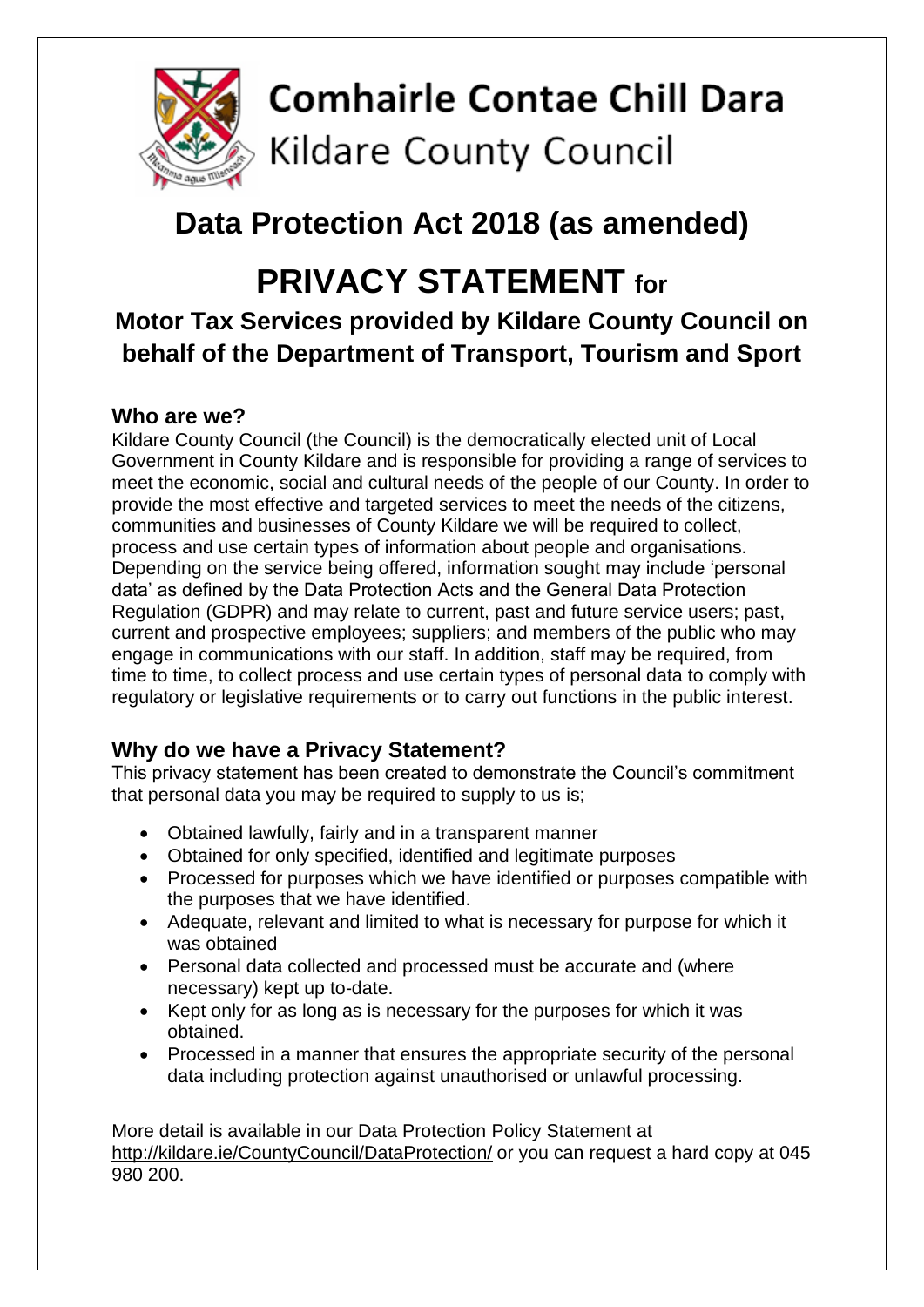

#### **What is the activity referred to in this Privacy Statement?**

The purpose of this notification is to set out some information regarding the collection and processing of your information by Kildare County Council on behalf of the Department of Transport, Tourism and Sport (DTTAS). During the course of our activities we will collect, store and process personal data about customers. The Department of Transport, Tourism and Sport and Kildare County Council are joint data controllers in respect of this data.

For full details of the collection, processing and sharing of your personal data by us and your rights in this regard, please refer to [www.dttas.gov.ie/dataprotection.](http://www.dttas.gov.ie/dataprotection) Details of this policy are also available in hard copy upon request by emailing [dataprotection@dttas.gov.ie](mailto:dataprotection@dttas.gov.ie) or in writing to Data Protection Unit, Department of Transport, Tourism and Sport, Leeson Lane, Dublin, D02 TR60

#### **What is the basis for making the processing of this personal data lawful?**

Processing is necessary for the performance of a task carried out in the public interest or in the exercise of official authority vested in Kildare County Council in accordance with Article 6(1) of the General Data Protection Regulation, 2016. Specifically, the lawful basis for this process is Finance (Excise Duties) (Vehicles) Act 1952 (as amended); Road Traffic Act 1968 (as amended); S.I. No. 35/1982 (as amended); Finance (No. 2) Act 1992 (as amended); S.I. 385/1992 as amended; S.I. No. 409/1992 (as amended); Finance Act 1993; Finance Act 1994; S.I. 277/1994 (as amended); S.I. 352/1999 (as amended); S.I. No. 233/2013. To process official requests for data for enforcement and other activities as defined in Regulation 9 of S.I. No. 287/2015 - National Vehicle and Driver File (Access) (No. 2) Regulations 2015 (as amended): Identifying the registered owners of mechanically propelled vehicles connected to alleged offences under the Local Authorities (Traffic Wardens) Act 1975 (No. 14 of 1975), the Waste Management Act 1996 (No. 10 of 1996), the Litter Pollution Act 1997 (No. 12 of 1997) and the Air Pollution Act 1987 (No. 6 of 1987)

#### **We require contact details**

In order to communicate with you, you will be asked for contact details. You do not have to provide all contact details but providing more, such as email, phone, address, makes it easier to communicate. Please note that to help protect your privacy, we take steps to verify your identity before granting access to personal data. These contact details may also be used to verify your identity.

#### **What other types of personal data do we need to undertake this activity?**

The types of personal data that we will collect, and process on behalf of DTTAS includes your name, address, credit card and bank details, vehicle licensing details,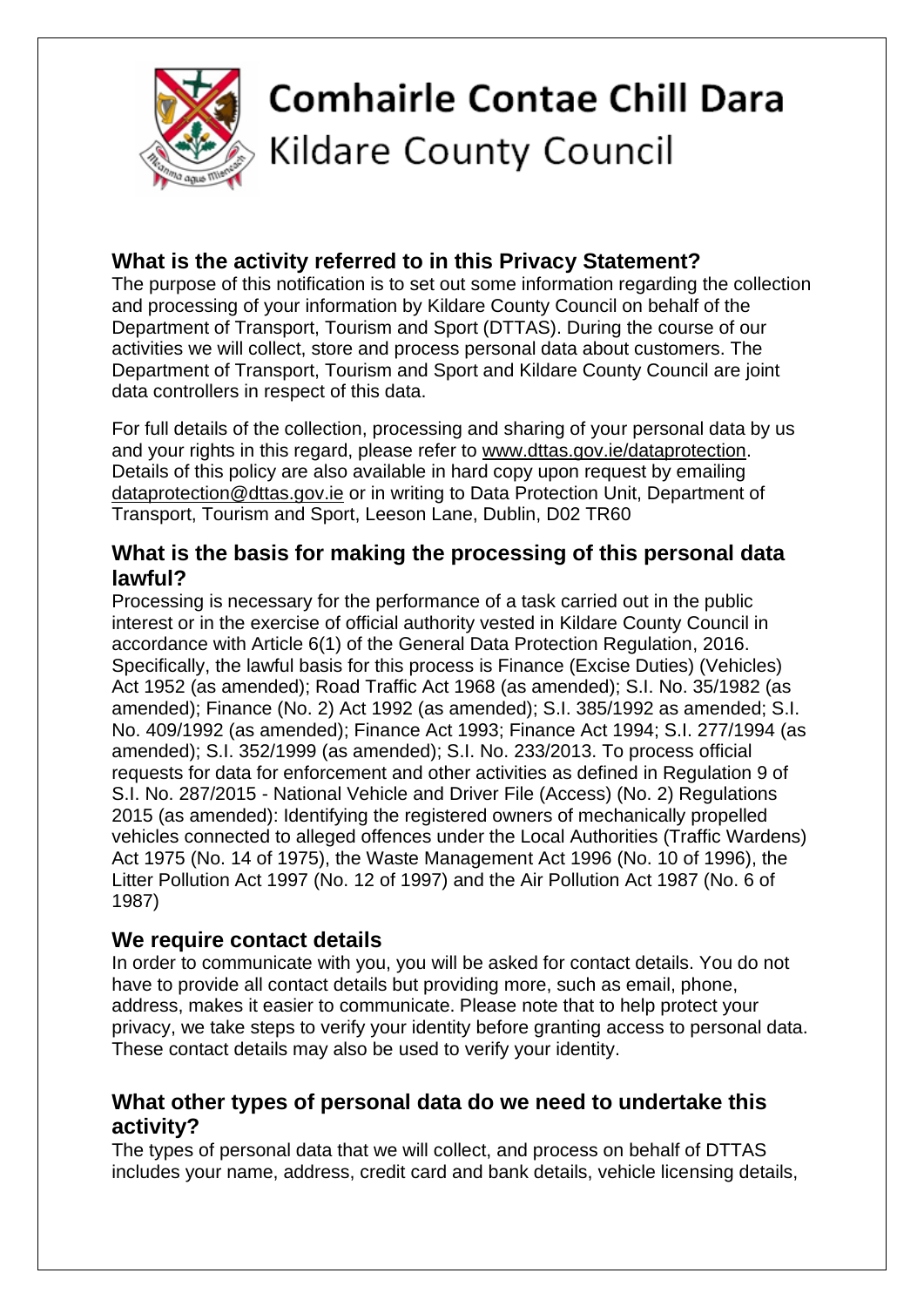

# **Comhairle Contae Chill Dara** Kildare County Council

vehicle registration numbers, insurance details and personal phone numbers, business details, personal i.d.'s, hackney/taxi licenses details, utility bill details and PPSN/Herd/Tax Number.

#### **What will happen if the personal data is not provided?**

We may be unable to carry out transactions such as providing your motor tax disc.

#### **Am I the only source of this personal data?**

In some instances to assist with the delivery of the activity or to comply with regulatory or legislative requirements personal data is sourced from a third party.

This may apply to this activity. Companies such as traffic warden service, vehicle testing, solicitors or revenue may provide personal data to the Council

#### **Is personal data submitted as part of this activity shared with other organisations?**

The Council may, to fulfil statutory or regulatory obligations or in the public interest, from time to time, have to share personal data with other organisations or entities (in Ireland or abroad). Where this is required the Council shall have regard to your rights, to the security and integrity of the data and will minimise the data shared.

Sharing **applies** to this activity.

Data is shared with:

- Department of Transport, Tourism and Sport (NVDF)
- An Garda Siochana
- Solicitors
- Other local authorities
- Revenue Commissioners

Data **may be** transferred to another country based on the consent of the data subject **in relation to the Importation/ exportation of vehicles.**

Data is transferred to: **Country named in the individual's request, where that individual has given their consent to transfer the data.**

#### **How long is my data kept for?**

The Local Authority sector operates under a detailed record retention policy which outlines time periods for which your personal data will be retained and what will happen to it after the required retention period has expired. The National Record Retention Policy for Local Authority Records is available: <http://kildare.ie/CountyCouncil/DataProtection/>

Data is retained for up to a maximum of 5 years.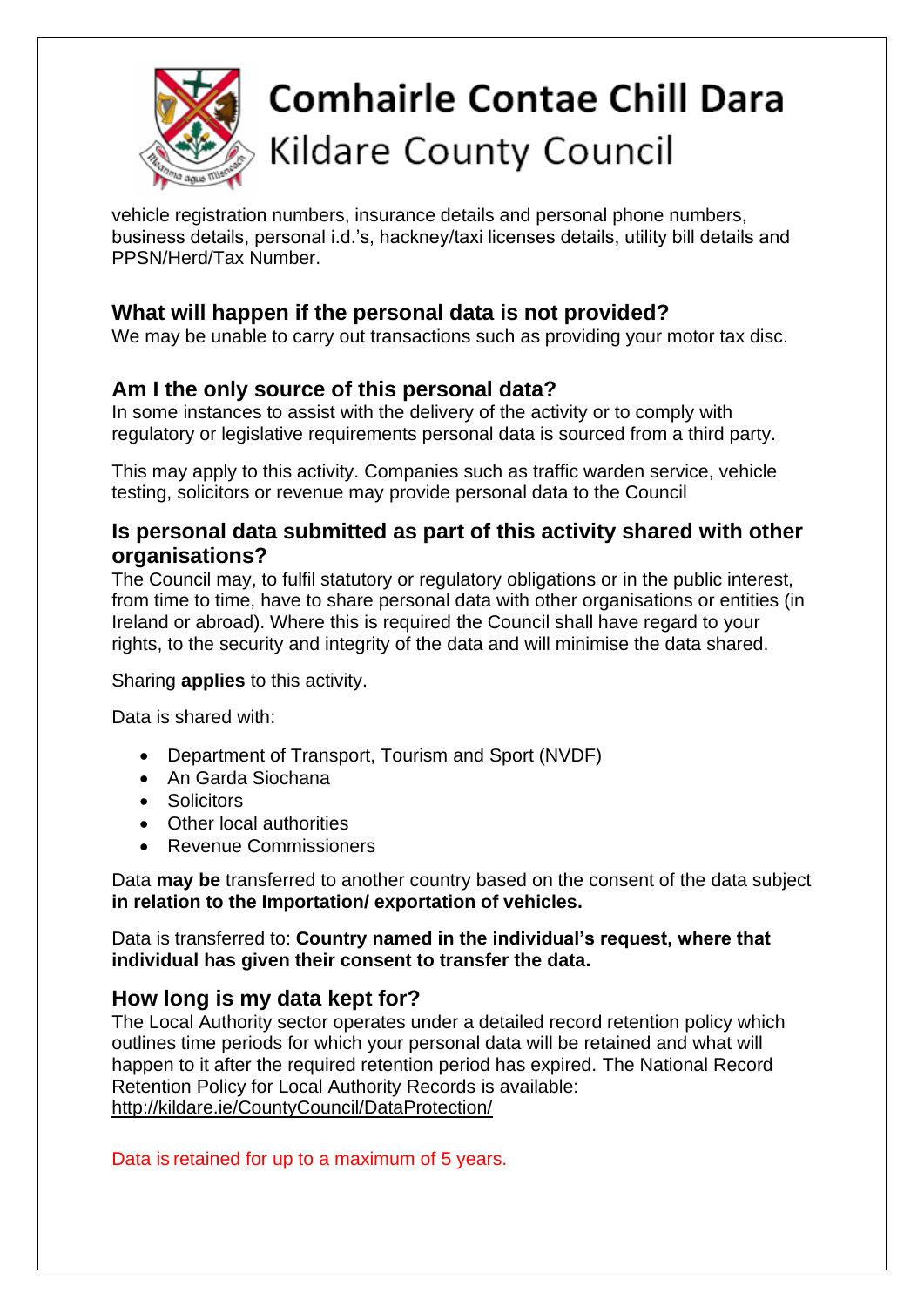

#### **Do you need to update your records?**

Kildare County Council must take reasonable steps to ensure that personal data we have about our customers is correct and up to date.

In addition, if the data held by us is found to be inaccurate you have the right to rectify/correct this.

If you find that personal data we have about you is inaccurate or needs to be updated (for instance, you may have changed your name, address, contact details etc.) then please contact us so that we can correct it. You can do this by:

**Writing to us at**: Kildare County Council, Corporate Services, Áras Chill Dara, Devoy Park, Naas, Co Kildare. W91 X77F

#### **Emailing us at** [customercare@kildarecoco.ie](mailto:customercare@kildarecoco.ie)

When making a request to update your records please provide evidence to support this - for example a copy of a document containing your new address – utility (Gas, Electricity, Phone) bill etc. and proof of your identity

#### **Your rights:**

You have the right to obtain confirmation as to whether data concerning you exists, to request access to personal data held about you, to be informed of the content and source of data and check its accuracy.

If the data held by us is found to be inaccurate you have the right to rectify/correct this – see above on how to update your records.

You also, subject to certain conditions being met, have the right to object to or seek restriction of the processing of personal data and to request the erasure of personal data held by the Council.

Please note that to help protect your privacy, we take steps to verify your identity before granting access to personal data.

To exercise these rights logon to<http://kildare.ie/CountyCouncil/DataProtection/> , use one of the forms at our Counters or contact us. Completed applications should be returned to:

#### **Kildare County Council – Data Protection Officer**

| <b>Phone</b> | 045 980 200                      |
|--------------|----------------------------------|
| E-mail       | dataprotection@kildarecoco.ie or |
|              | customercare@kildarecoco.ie      |